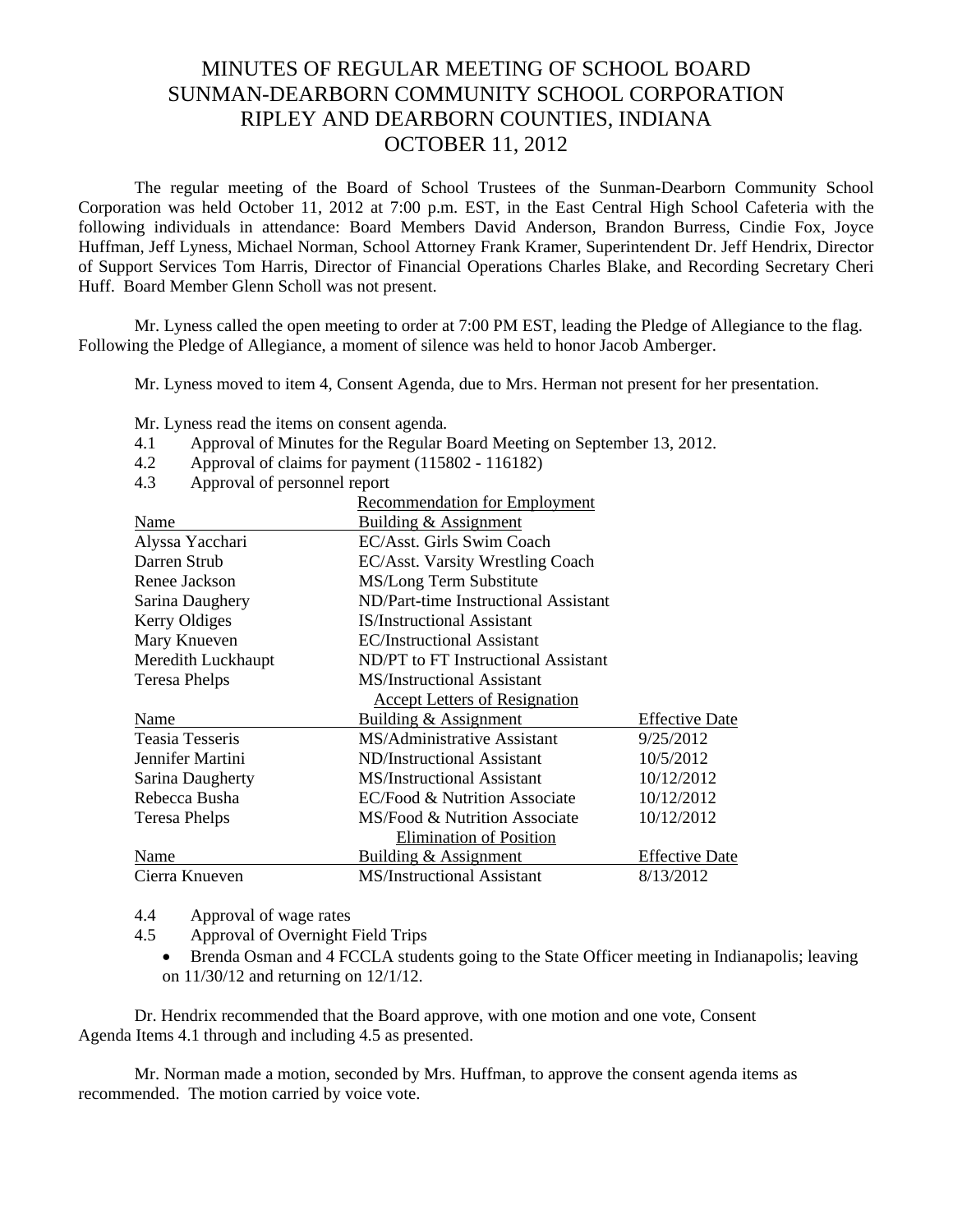Dr. Hendrix recommended that the Board approve to change the requirements of new Instructional Assistants to have either 60 credit hours or pass the Para-Pro exam as discussed at the September 13, 2012 Board Meeting.

 Mr. Burress made a motion, seconded by Mr. Anderson, to approve the change in requirements for Instructional Assistants. The motion carried by voice vote.

 Dr. Hendrix recommended that the Board approve the addition of the new course to be offered at ECHS titled "Preparing for College and Careers" as presented at the September 13, 2012 Board Meeting.

 Mr. Anderson made a motion, seconded by Mr. Burress, to approve the addition of the new course. The motion carried by voice vote.

 Mr. Blake explained the state requirements for the Neutrality Resolution and recommended that the Board approve to adopt the Tax Neutrality Resolution.

 Mr. Norman made a motion, seconded by Mr. Burress, to adopt the Tax Neutrality Resolution. The motion carried by voice vote.

 Mr. Blake explained the state requirements for the Bus Replacement Plan and Resolution and recommended that the Board approve to adopt the Bus Replacement Plan and Resolution for 2013-2024.

 Mrs. Fox made a motion, seconded by Mr. Burress, to adopt the Bus Replacement Plan and Resolution. The motion carried by voice vote.

 Mr. Blake recommended that the Board approve to adopt the CPF Plan for 2013-2015 and the CPF Resolution as presented.

 Mr. Burress made a motion, seconded by Mr. Norman, to adopt the CPF Plan and CPF Resolution. The motion carried 5-1 with Mrs. Fox opposing.

 Mr. Blake explained the new form for the approval of the budget and recommended that the Board approve to adopt the 2013 Budget.

 Mr. Norman made a motion, seconded by Mrs. Huffman, to adopt the 2013 Budget. The motion carried 4- 2 by roll call vote with Mrs. Fox and Mrs. Huffman opposing.

 Dr. Hendrix recommended that the Board approve to accept the proposal issued by Van Ausdal & Farrar for new copiers for the corporation.

Mrs. Fox made a motion, seconded by Mr. Anderson, to accept the Van Ausdal & Farrar proposal for new copiers for the corporation. The motion carried by voice vote.

 Mr. Harris recommended that the Board approve the addition of baseball fields provided by the SDYAA at the Intermediate School as presented in the layout.

 Mr. Harris confirmed that there will be no elimination of current fields, as asked by Mrs. Fox. Mr. Harris stated that the SDYAA is aware that they cannot have any signs, as asked by Mr. Anderson. Mr. Norman stated he will abstain from the vote.

 Mr. Anderson made a motion, seconded by Mr. Burress, to approve the addition of baseball fields provided by the SDYAA at the Intermediate School. Mr. Lyness asked Mr. Harris to explain to the public what this is for. Mr. Harris stated that the SDYAA would like to have a complex that they can call their own so they have asked to build more fields at the Intermediate School. The motion carried 5-0 with Mr. Norman abstaining.